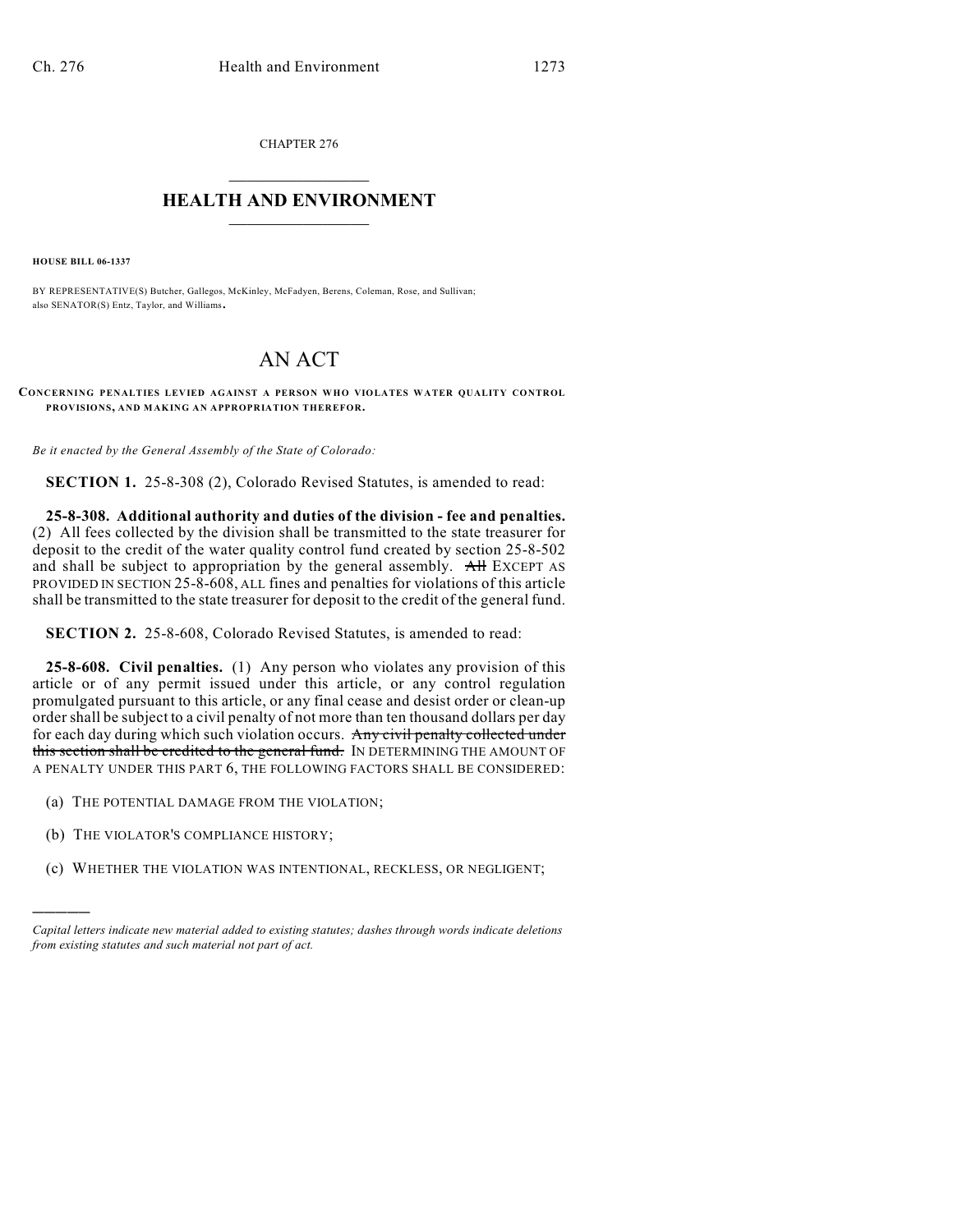(d) THE IMPACT UPON OR THREAT TO THE PUBLIC HEALTH OR ENVIRONMENT AS A RESULT OF THE VIOLATION;

(e) THE DURATION OF THE VIOLATION; AND

(f) THE ECONOMIC BENEFIT REALIZED BY THE VIOLATOR AS A RESULT OF THE VIOLATION.

(1.5) ALL PENALTIES COLLECTED PURSUANT TO SUBSECTION (1) OF THIS SECTION SHALL BE TRANSMITTED TO THE STATE TREASURER, WHO SHALL CREDIT THE SAME TO THE WATER QUALITY IMPROVEMENT FUND, WHICH IS HEREBY CREATED. THE MONEYS IN SUCH FUND SHALL BE SUBJECT TO ANNUAL APPROPRIATION. ANY INTEREST EARNED ON MONEYS IN THE FUND SHALL REMAIN IN THE FUND TO BE USED FOR PURPOSES OF THIS SECTION.

(1.7) (a) THE DEPARTMENT SHALL EXPEND MONEYS IN THE WATER QUALITY IMPROVEMENT FUND FOR THE FOLLOWING PURPOSES:

(I) IMPROVING THE WATER QUALITY IN THE COMMUNITY OR WATER BODY IMPACTED BY THE VIOLATION;

(II) PROVIDING GRANTS FOR STORM WATER PROJECTS OR TO ASSIST WITH PLANNING, DESIGN, CONSTRUCTION, OR REPAIR OF DOMESTIC WASTEWATER TREATMENT WORKS; OR

(III) PROVIDING THE NONFEDERAL MATCH FUNDING FOR NONPOINT SOURCE PROJECTS UNDER 33 U.S.C. SEC. 1329.

(b) THE DIVISION MAY RETAIN FIVE PERCENT OF THE MONEYS IN THE WATER QUALITY IMPROVEMENT FUND TO COVER THE COST OF ADMINISTERING THE PROJECTS OR GRANTS UNDER PARAGRAPH (a) OF THIS SUBSECTION (1.7).

(c) THE COMMISSION SHALL PROMULGATE RULES AS MAY BE NECESSARY TO ADMINISTER THIS SUBSECTION (1.7), INCLUDING, BUT NOT LIMITED TO, RULES DEFINING WHO IS ELIGIBLE FOR GRANTS, AND WHAT CRITERIA SHALL BE USED IN AWARDING GRANTS. ANY RULES SHALL BE PROMULGATED IN ACCORDANCE WITH ARTICLE 4 OF TITLE 24, C.R.S.

(1.9) THE DIVISION SHALL INCLUDE IN A SEPARATE SECTION OF THE ANNUAL REPORT REQUIRED PURSUANT TO SECTION 25-8-305 A FULL ACCOUNTING OF ALL PROJECTS FUNDED PURSUANT TO THIS SECTION FOR THE PRECEDING YEAR.

(2) THE DIVISION MAY INSTITUTE A CIVIL ACTION OR ADMINISTRATIVE ACTION TO IMPOSE AND COLLECT PENALTIES UNDER THIS SECTION. Upon application of the division, penalties shall be determined by the executive director or his OR HER designee. and may be collected by the division by action instituted in a court of competent jurisdiction for collection of such penalty. The final decision of the executive director or his OR HER designee may be appealed to the commission. THE FINAL DECISION OF THE COMMISSION IS SUBJECT TO JUDICIAL REVIEW IN ACCORDANCE WITH ARTICLE 4 OF TITLE 24, C.R.S. ANY PENALTY MAY BE